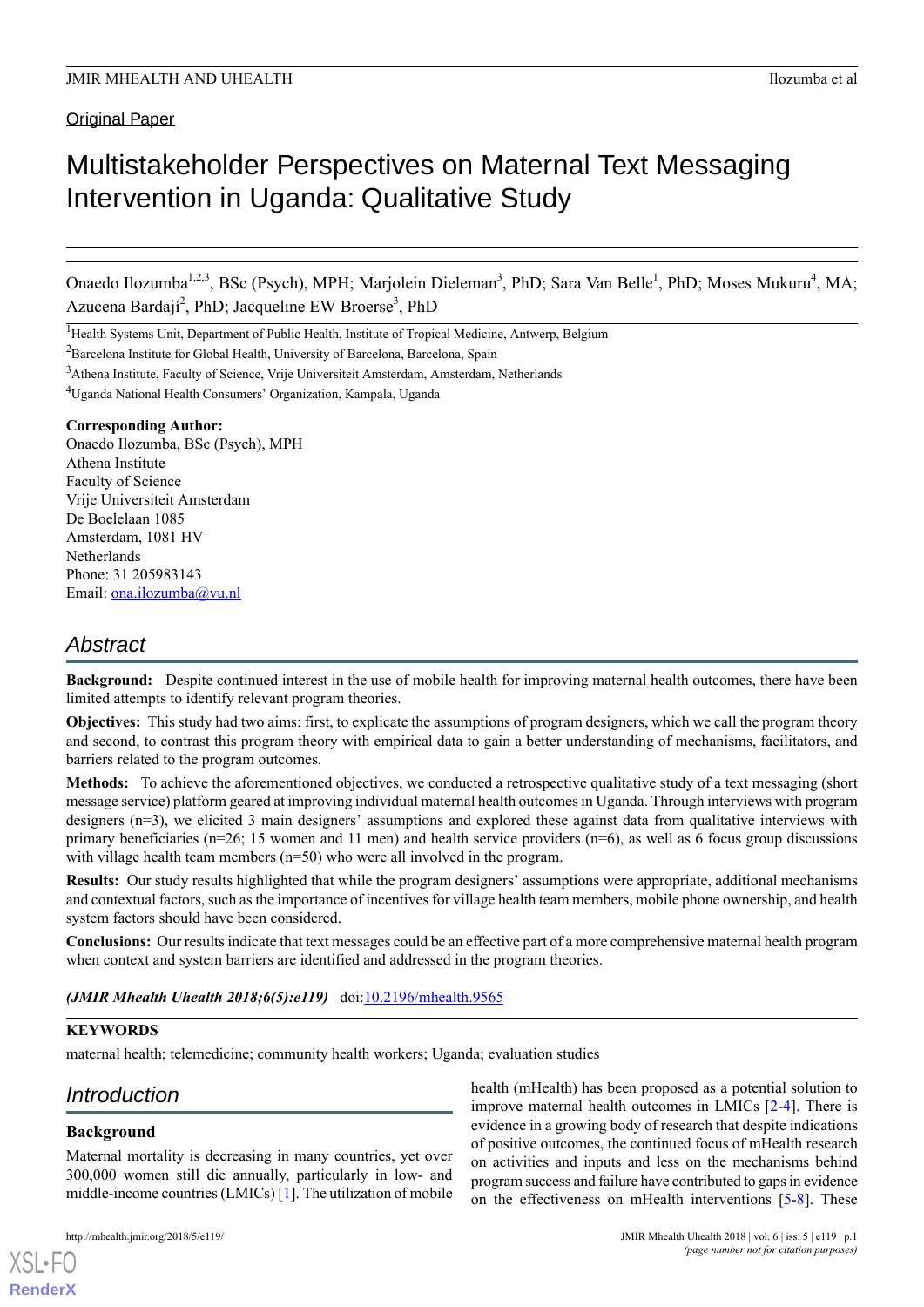authors have suggested that a greater attention to program theories could contribute to a deeper understanding of mHealth interventions.

Program theories, also referred to as theories of change, have various definitions but usually involve relating program input and activities to expected outcomes. For the purposes of this study, we approach the idea of a program theory from the perspective of "realist evaluation." Realist evaluation emphasizes not only inputs and outcomes but attempts to answer the question of what works for whom (outcomes), how (mechanisms), and under what conditions (context) [\[9](#page-10-5),[10\]](#page-10-6). We did not undertake a full realist evaluation in this study; however, we utilized the principles of this form of theory-driven evaluation in understanding of the underpinnings of mHealth interventions. In our research, we aimed first to explain the assumptions of program designers, which we call the program theory; and second to contrast this program theory with empirical data to gain a better understanding of mechanisms, facilitators, and barriers related to the program outcomes.

# **Intervention Description**

The Ugandan National Health Commission (UNHCO), a nongovernmental organization in Kampala, designed and implemented a multisite intervention centered on the use of text messaging (short message service, SMS) for maternal health in 3 districts of Uganda. The main objective of the intervention was to improve demand and utilization of maternal sexual and reproductive health services of mothers through increased communication about recommended maternal health services and maternal health rights and responsibilities. The project took place between 2011 and 2014 in 3 districts in Uganda and was primarily targeted at women between the ages of 15 and 49 years, but other community members, including men, were also recruited onto the platform. Village health team (VHT)members received training from UNHCO and subsequently registered primary beneficiaries on an SMS platform during home visits. Primary beneficiaries then received tailored text and audio messages regarding upcoming antenatal care (ANC) visits and recommended reproductive health practices. The SMS messages were developed by UNHCO staff in consultation with maternal

health professionals and Ministry of Health officials who were familiar with and worked within the local context. The messages were developed in Luganda and aimed to address evidence-based recommended health practices for improved maternal health outcome such as the need for ANC attendance and delivery and health facilities. The intervention developers also gave consideration to the rights-based approach and created messages addressing the rights and responsibilities of patients. They also included a feedback mechanism within the SMS platform, which allowed users to send feedback via free SMS messages. [Table](#page-2-0) [1](#page-2-0) contains additional information on the intervention design and implementation.

In 2015, UNHCO conducted a postintervention study and randomly sampled 1048 respondents from the intervention districts; 482 respondents were registered and 566 were not registered on the UNHCO SMS platform. Study results indicated that the SMS platform, radio programs, health workers, and VHTs had a significant joint influence on uptake of maternal health services. However, the SMS had the highest effect (odds ratio 19.086, 95% CI 10.683-34.099). Furthermore, women whose husbands received a text message within the last year were more likely to seek maternal health services compared with those whose husbands had not received messages. Despite these positive reports, there remained gaps between program developers' expectations and the program outcomes. For example, although UNHCO received reports from health facilities that first ANC visits and delivery at health facilities had increased, the numbers remained below program designers' expectations. In addition, only 54.4% (117/215) of the registered users surveyed indicated that they had heard about maternal health rights.

Program developers acknowledged that with consideration to these mixed results, there was a need to understand mechanisms, barriers, and facilitators to program outcomes. This study had 2 aims, first, to explicate the assumptions of program designers, which we call the program theory and second, to contrast this program theory with empirical data to gain a better understanding of mechanisms, facilitators, and barriers related to the program outcomes.

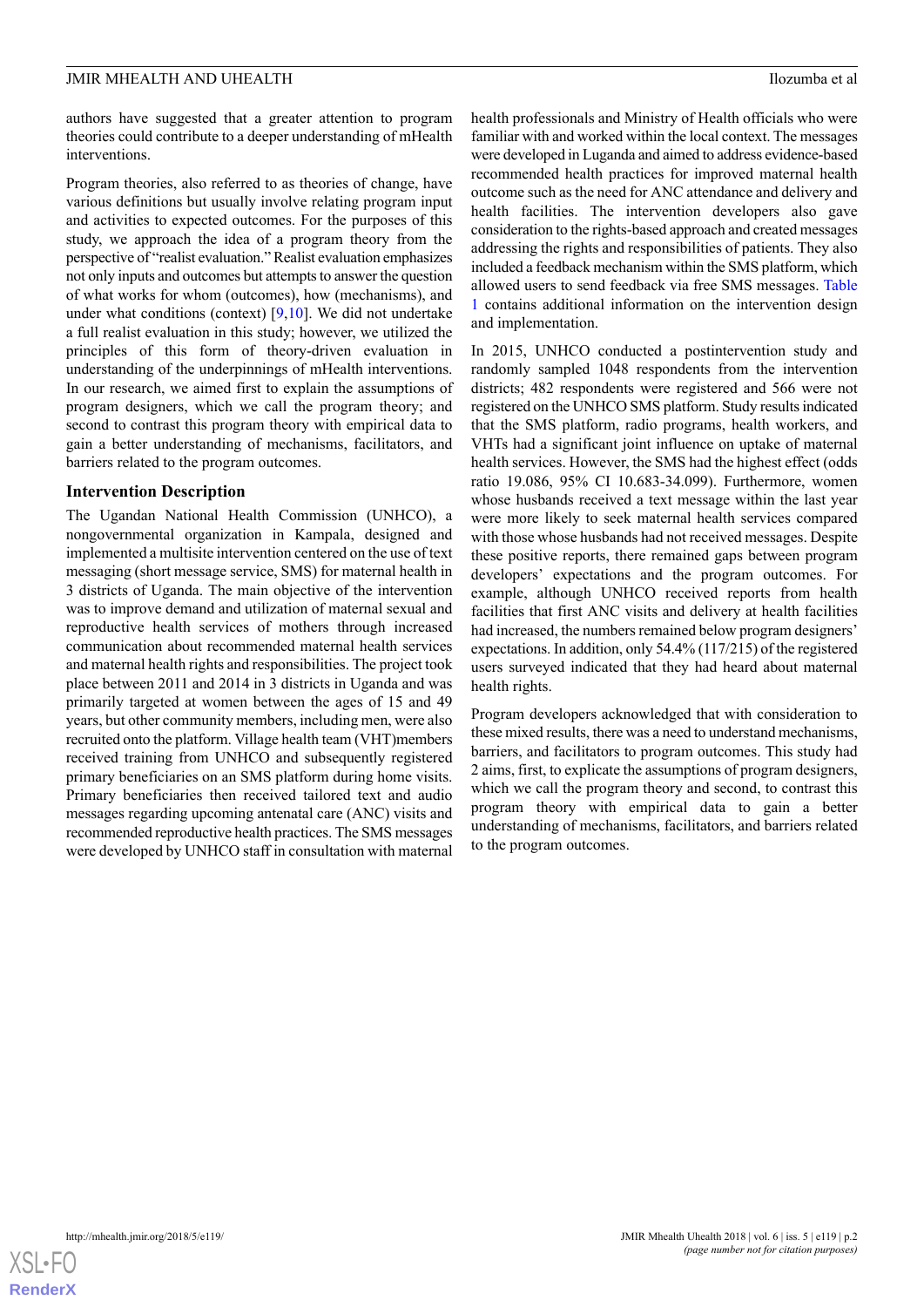<span id="page-2-0"></span>

| Input                                   | Activities                                                                                                                                                                                                                                                                                                                                                               | Description                                                                                                                                                                                                                                                                                                                                                                                                                                                                                                                                                                                                                                                                                                                                                                                                                                                                                                                                                                            |
|-----------------------------------------|--------------------------------------------------------------------------------------------------------------------------------------------------------------------------------------------------------------------------------------------------------------------------------------------------------------------------------------------------------------------------|----------------------------------------------------------------------------------------------------------------------------------------------------------------------------------------------------------------------------------------------------------------------------------------------------------------------------------------------------------------------------------------------------------------------------------------------------------------------------------------------------------------------------------------------------------------------------------------------------------------------------------------------------------------------------------------------------------------------------------------------------------------------------------------------------------------------------------------------------------------------------------------------------------------------------------------------------------------------------------------|
| Funding                                 | Catholic Organization for Relief Development Aid                                                                                                                                                                                                                                                                                                                         | A three and a half-year grant                                                                                                                                                                                                                                                                                                                                                                                                                                                                                                                                                                                                                                                                                                                                                                                                                                                                                                                                                          |
| <b>Setting</b>                          |                                                                                                                                                                                                                                                                                                                                                                          |                                                                                                                                                                                                                                                                                                                                                                                                                                                                                                                                                                                                                                                                                                                                                                                                                                                                                                                                                                                        |
| Districts                               | In all, 3 districts selected                                                                                                                                                                                                                                                                                                                                             | One rural and one semiurban district selected per district;<br>In total, 6 subdistricts                                                                                                                                                                                                                                                                                                                                                                                                                                                                                                                                                                                                                                                                                                                                                                                                                                                                                                |
| <b>Intervention components</b>          |                                                                                                                                                                                                                                                                                                                                                                          |                                                                                                                                                                                                                                                                                                                                                                                                                                                                                                                                                                                                                                                                                                                                                                                                                                                                                                                                                                                        |
| Short message service<br>(SMS) messages | Information was sent via weekly text messages on the fol- •<br>lowing: antenatal care, postnatal care, immunization, nutri-<br>tion, danger signs during pregnancy, delivery services,<br>family planning, prevention of mother to child HIV, health<br>education on self-care and child care, nutrition and breast-<br>feeding and maternal rights and responsibilities | Women were the intended targets of the SMS mes-<br>sages. However, monitoring reports indicated that in<br>some households, men owned the phones. Men were<br>then also enrolled on the SMS platform.<br>Messages were sent only via written text messages at<br>first but midway through the program was modified<br>to include voice messages also.<br>Messages were sent in biweekly in Luganda, most<br>$\bullet$<br>commonly spoken local language in the regions.<br>Feedback messages could be sent in response. These<br>$\bullet$<br>could be about experiences at the health center, addi-<br>tional questions, or issues with the SMS intervention<br>itself.<br>In all, 100 feedback messages were received through<br>$\bullet$<br>the SMS platform.<br>As part of the intervention, on a quarterly basis, RH<br>$\bullet$<br>experts would develop answers to questions received<br>through the platform, and these would be sent back<br>as general awareness messages. |
| Radio programming                       | Information provided based on feedback questions received •<br>through the SMS intervention                                                                                                                                                                                                                                                                              | Radio programs were aired biweekly on different sta-<br>tions depending on the district.<br>They addressed questions that had been sent to the<br>$\bullet$<br>SMS platform and provided additional maternal health<br>information.                                                                                                                                                                                                                                                                                                                                                                                                                                                                                                                                                                                                                                                                                                                                                    |
| <b>Participants</b>                     |                                                                                                                                                                                                                                                                                                                                                                          |                                                                                                                                                                                                                                                                                                                                                                                                                                                                                                                                                                                                                                                                                                                                                                                                                                                                                                                                                                                        |
| 1. Village health teams<br>(VHTs)       | Prepare work plans for reaching out to the primary benefi- $\bullet$<br>ciaries; deliver services on a reach out basis; screen, advise,<br>and refer as required; follow-up and assess response of the •<br>primary beneficiaries to the maternal, sexual and reproduc-<br>tive health services                                                                          | One VHT consisting of 10 individuals was invited per<br>sub-district.<br>In total, 60 VHT members were invited and agreed to<br>be part of the programs.<br>In all, two trainings per year were carried out as<br>$\bullet$<br>planned per district; one in maternal health technical<br>content and another on the use of information commu-<br>nication technology tools.<br>All VHTs received a bicycle, monthly allowance of<br>$\bullet$<br>20,000 Uganda Shillings, and t-shirts.                                                                                                                                                                                                                                                                                                                                                                                                                                                                                                |
| 2. Primary beneficiaries                | Demand and seek maternal, sexual and reproductive health .<br>services; demand for downward accountability; provide<br>feedback on quality of service delivery                                                                                                                                                                                                           | Primary beneficiaries could be men and women of<br>reproductive age. The program reached 2341 men and<br>women.                                                                                                                                                                                                                                                                                                                                                                                                                                                                                                                                                                                                                                                                                                                                                                                                                                                                        |
| 3. Service providers                    | Provide maternal, sexual and reproductive health services;<br>provide feedback on utilization, outcomes, and impact;<br>provide facility data on outcomes and impact                                                                                                                                                                                                     | Health workers at all health facilities within the sub-<br>districts were enrolled in the program and offered<br>training. In total, 18 health providers were trained.<br>However, high turnovers within health facilities dis-<br>rupted the ability to measure.                                                                                                                                                                                                                                                                                                                                                                                                                                                                                                                                                                                                                                                                                                                      |

# *Methods*

# **Study Design**

[XSL](http://www.w3.org/Style/XSL)•FO **[RenderX](http://www.renderx.com/)**

A qualitative retrospective study was undertaken between May and August 2016. Data collection occurred in 2 phases. The first phase involved concurrent discussions with the program developers, as well as a review of all relevant program

documents. In the second phase, semistructured interviews explored perceptions of primary beneficiaries (women and men) and health service providers. Focus group discussions (FGDs) were used to investigate the perceptions of VHTs about the intervention.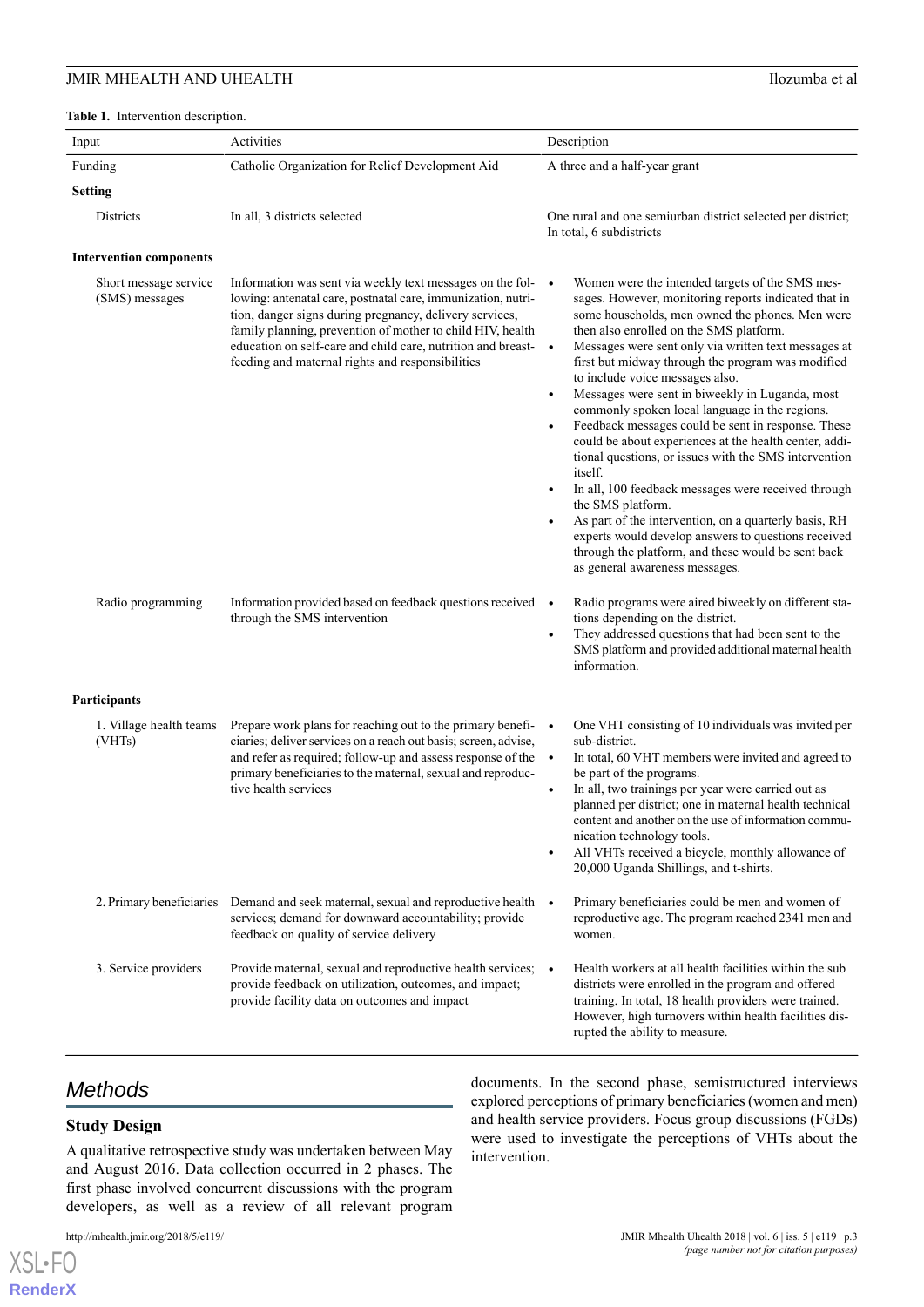# **Program Theory**

Through interviews with intervention developers (n=3) and review of the literature, we summarized the assumptions about preexisting conditions within the intervention communities and how they relate to the intervention and the expected outcomes into 3 broad statements. These statements constitute the program theory and serve as the conceptual framework for this study and are presented in [Figure 1.](#page-3-0)

The intervention included a component to train VHTs. Subsequently, the VHTs were expected to recruit community members to register on an SMS platform. Linked to this was the assumption of program designers that the VHTs were motivated and that their relationships with the communities was good. If this was met, then the second assumption was that pregnant women would benefit from the text messages if their maternal health knowledge was poor and they currently

underutilized health facilities. Receipt of these messages would lead to an increase in maternal health knowledge and translate to increased utilization of health facilities of this specific group of pregnant women. The third assumption was that the increased maternal health knowledge of SMS recipients and trained health service providers, particularly with respect to maternal health rights and responsibilities, would lead to positive experiences at health service centers. These positive experiences at health service centers would be crucial in sustaining improved maternal health-seeking behaviors.

# **Study Population and Sampling**

The study recruited participants from all 6 subcounties and 3 participant groups: primary beneficiaries (men and women), VHTs, and service providers. Criterion sampling was utilized based on the predetermined criteria listed in [Textbox 1](#page-3-1) [\[11\]](#page-10-7).

<span id="page-3-0"></span>**Figure 1.** Program theory. SMS: short message service; VHTs: village health teams.

#### Program designers' assumption I

When VHTs with limited mobile literacy receive training on maternal health and SMS utilization, they are motivated to actively recruit community members onto the SMS platform. Due to VHTs positioning within communities and their existing relationships with community members, they will be able to engage with community members and enroll them on the SMS platform

#### Program designers' assumption II

When pregnant women who underutilize maternal health facilities due to poor maternal health knowledge are recruited on to the mHealth platform the SMS messages will lead to an increase in knowledge and consequently an increase in their utilization of maternal health services. Program designers' assumption Ill

Pregnant women and trained health service providers' knowledge of maternal health rights and responsibilities would lead to improved accountability in patient-provider relationship and positive experiences of health service centers. These postive experiences will in turn influence pregnant women's continued use of maternal health services.

# <span id="page-3-1"></span>**Textbox 1.** Inclusion criteria for study participants.

#### Women

- Reproductive age (18-45 years)
- Pregnant within the intervention time frame
- Living within the intervention subcounties
- Registered on the mHealth platform

#### Men

- Reproductive age (18-45 years)
- Partner pregnant between 2014 and 2015
- Living within the intervention subcounties
- Registered on the mHealth platform

#### Village health teams

- Trained within the program
- Active within the intervention subcounties

#### Service providers

• Health professionals, including nurses, midwives, and doctors at the health centers in intervention subcounties who had received Ugandan National Health Commission training

**[RenderX](http://www.renderx.com/)**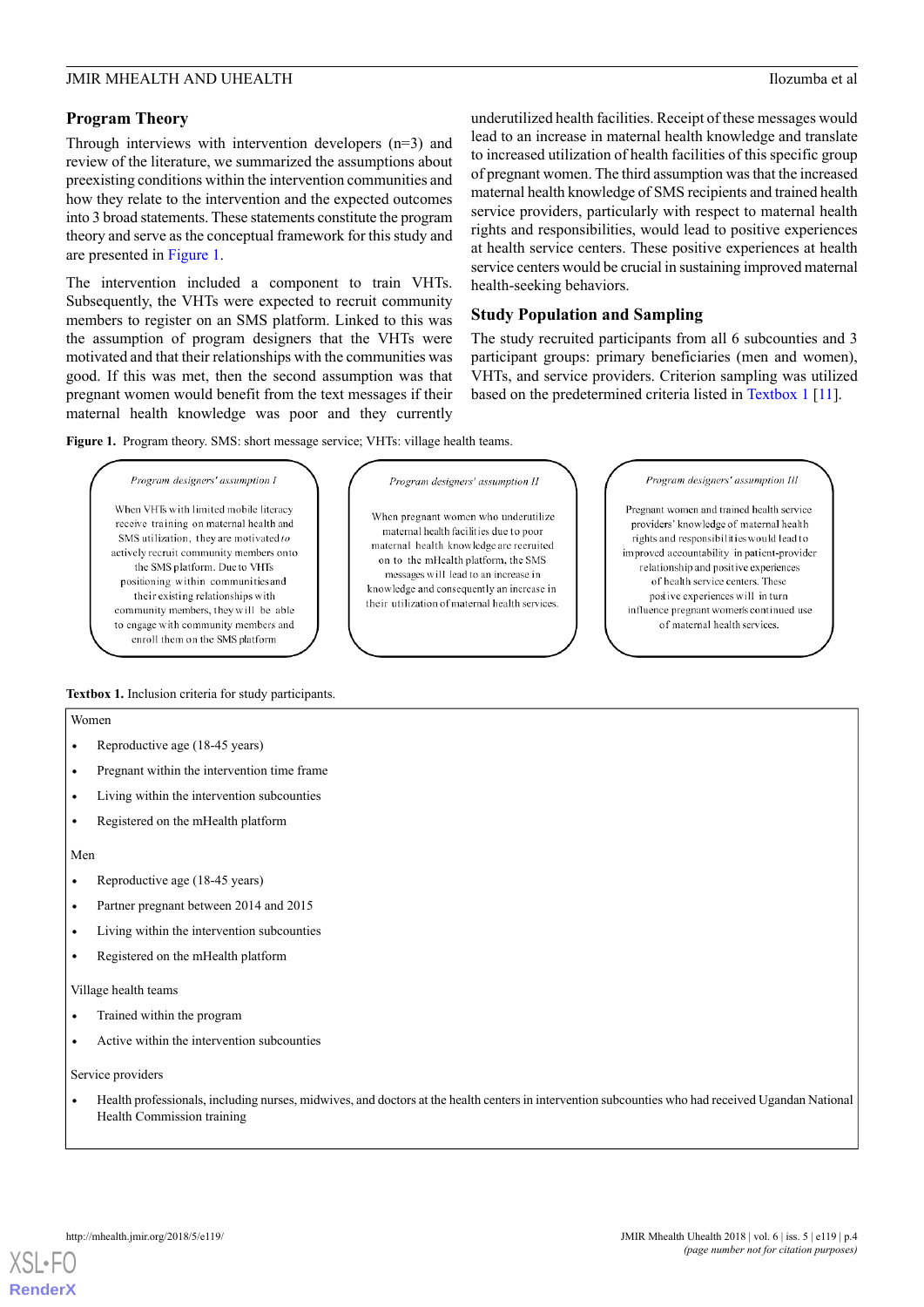# *Primary Beneficiaries (n=26)*

In total, 15 women were recruited from local health centers offering maternal and pediatric care within the selected subcounties. Research assistants approached women awaiting health services at the centers, with approval from health service providers, and invited them to participate in an interview. In addition, 11 men were recruited from the community by UNHCO local supervisor and VHT program members and invited for an interview. Primary beneficiaries were most frequently farmers, with all participants having some level of formal education.

# *Village Health Team Members (n=50)*

All 60 VHT members, with 20 VHT members from each district, who received the training, were invited to participate in an FGD, of whom 50 responded. District supervisors explained that the nonresponding VHT members were invited but were generally considered to be inactive, both with respect to the intervention as well as their general duties. In total, 6 FGDs were conducted with 50 VHT members in the 6 subcounties (5 of the 6 FGDs had 6-8 participants, while 1 FGD had 10 participants). All VHT members interviewed had a primary occupation, which ranged from paid positions within the health system to farming.

# *Health Service Providers (n=6)*

The 18 trained health service providers who were involved in the program training and supervision of VHTs were eligible to participate. However, due to frequent staff turnover, we were only able to contact 6 health service providers who were involved in the intervention; all agreed to participate in an interview.

# *Data Collection*

Interviews with primary beneficiaries were conducted with the aid of vignettes [[12\]](#page-10-8), while semi structured guides were used for the FGDs with VHTs and service providers. Guides were pilot-tested in another district not involved in the project, and corrections were made. General themes for all participant groups included maternal health-seeking behavior, relationships between VHTs and communities, and experiences with the SMS intervention. Additionally, VHTs and health service providers were asked about their experiences with training. FGDs lasted between 90 and 120 min, and individual interviews ranged between 30 and 60 min.

# *Data Management and Analysis*

All interviews were conducted, recorded, and transcribed by 2 local research assistants. Verbatim translation and transcription were conducted from Luganda (local language) to English and analyzed in MAXQDA version 12 (VERBI GmbH, Germany).

Data analysis was executed by means of content analysis for which a codebook was developed based on the conceptual framework and research questions. On the basis of the assumptions (conceptual framework) and research questions, an initial codebook was designed [\[13](#page-10-9)]. After data collection, 2 researchers utilized this framework to code one purposively selected data rich transcript from each participant group. The codebook was then modified based on conversations between both researchers. During the coding process, codes were

[XSL](http://www.w3.org/Style/XSL)•FO **[RenderX](http://www.renderx.com/)** reviewed and when necessary, codes were revised and new codes that emerged from the data were added. In the code scheme, each code was categorized under a corresponding theme, and quotes from the participants were collected throughout the coding process. Themes were identified in a deductive manner, using the conceptual framework as a guide. All coding and analysis were performed in MAXQDA version 12 (release 12.1.4).

# **Ethical Considerations**

The study was granted ethical approval by the Vrije Universiteit Amsterdam, the Netherlands, and Makerere University, Uganda. Depending on the literacy level of the participant, fingerprint or written consent was collected from participants. The interviewer/translator read the consent form in the appropriate language to the participant. Assurance was provided to participants that data collected would be used for research purposes only. No identifiable personal data or health data were collected from participants. All participants were offered refreshments for their participation in the interviews. This was deemed appropriate and not significant enough to be coercive within the local context.

# *Results*

# **Program Designers' Assumption I**

For VHTs to perform their duties according to the expectations of program designers, training is essential, particularly in a context where VHTs themselves may be unable to navigate mobile phone functionalities such as text messaging. However, in addition to the contents of the training program, factors such as the duration and frequency of training, as well as the provision of incentives and the relationship between VHTs and their communities contributed to the expected outcome of Assumption I.

# *Perceptions of Training*

Overall, most of the VHT members interviewed had positive accounts of the training they received. VHT members explained that before the training they had limited knowledge about reproductive health issues, including family planning and ANC, and maternal or sexual and reproductive health rights and responsibilities. All of the VHT members reported that they were unable to send text messages before the training:

*When UNHCO was training, they used chats, they asked us questions to find out how much we know and before they introduced a topic, they always tested our knowledge about it. Secondly, they taught us how to send messages from our phones and we understood it well and we also in turn went back into the community to teach the same information on how to utilize their phones in health messages.* [FGD 4, Participant 5]

The notable complaint was with the timing, frequency, and consistency of trainings, which varied between groups. Four of the VHT members particularly found these inconsistencies to affect their learning.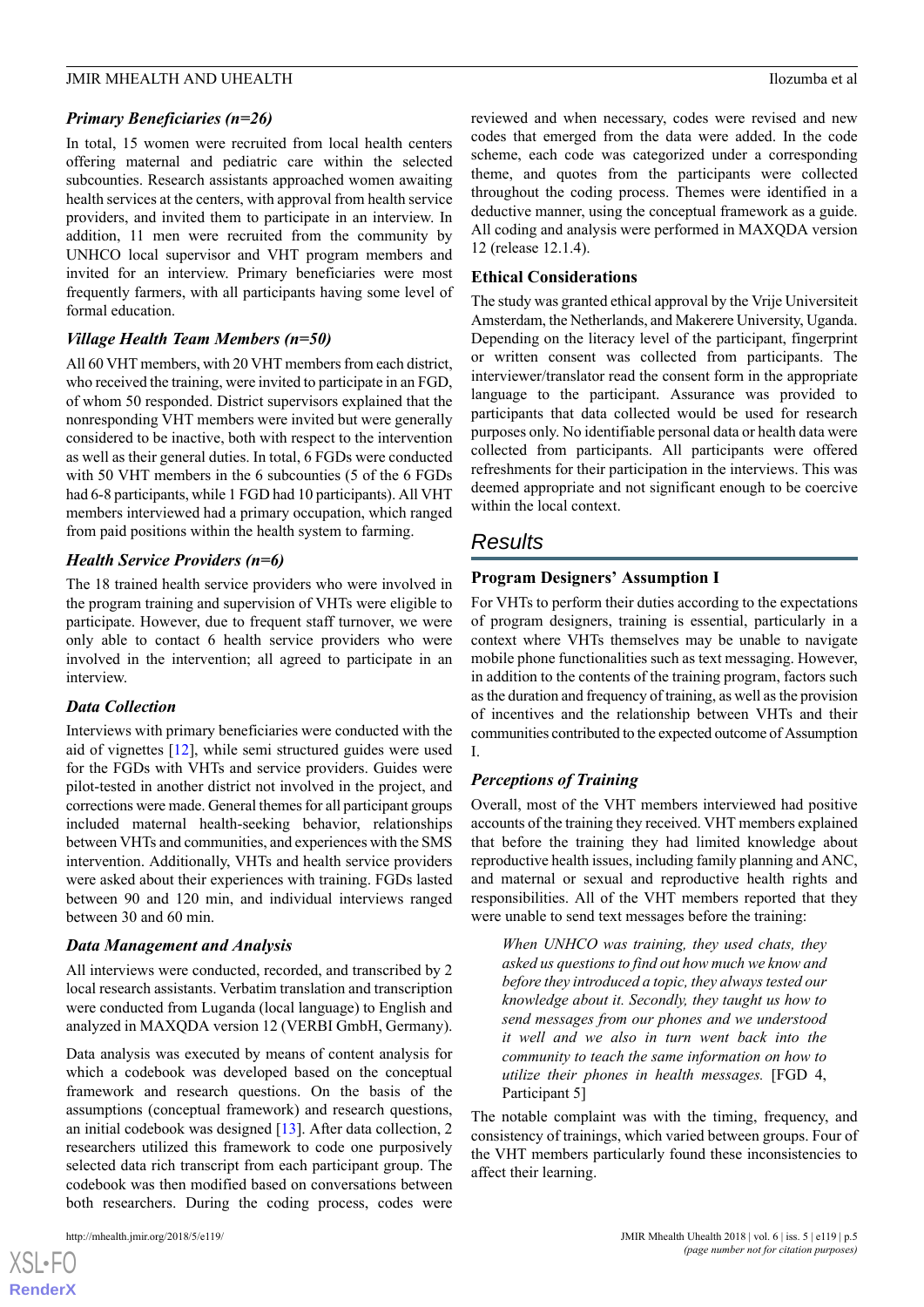Due to high staff turnover, not all health workers in the intervention districts benefited from the training. Only one health service provider in each of the districts indicated that they received training by UNHCO. The other 3 health workers had been involved in meetings and were aware of the SMS intervention but had not received any training. The 3 health service providers who had received training had positive perceptions of the trainings they had participated in.

# *The Role of Incentives*

In all FGDs, VHT members discussed the importance of incentives. Incentives were discussed as the unmet need for incentives (as well as the fact that incentives had been promised but were not awarded). In general, VHT members linked their ability to utilize what they learned in the training to the enabling conditions provided through the incentives offered to them by the nongovernmental organization. These incentives were both financial and nonfinancial and included financial compensation for transportation or food, bicycles, rain boots, and t-shirts. VHT members viewed the provision of incentives as inadequate:

*We also, as the advocates are inadequately facilitated. We don't get fed in meetings and we receive only a small allowance to facilitate us back to our residencies. So UNHCO has to change its approach first in the handling of its advocates. We serve a radius of 15 kilometers of each of the two villages, so it has to polish on the transportation within those areas of operation.* [FGD4, Participant 6]

VHT members were also critical about what they perceived as unfairness in the distribution of the incentives that were provided. For example, only a handful of people received bicycles. They viewed this as favoring one VHT member's work over the other. However, UNHCO records indicated that all VHT members received a bicycle, a monthly allowance of 20,000 Uganda Shillings (equivalent to US \$5), and t-shirts. We could not identify the underlying reasons for these differences in VHT management.

Additionally, 2 groups of VHT members also discussed the need to incentivize participation on the SMS platform. The primary beneficiaries, mothers and fathers in the communities, on the contrary, did not express any need to be incentivized to participate in the SMS intervention. The two most frequently cited reasons of primary beneficiaries for registering on the mobile platform were that the messages were free and would improve quality of maternal and neonatal health outcomes:

*Reason number one is that when they were registering us, they told us these messages are for free with no cost attached. Secondly these were health messages and I thought when I inform others the number of death rates in our community would reduce.* [Male participant 4]

# *Relationships Between Village Health Teams and Communities*

VHT members reported a positive relationship with communities. Some VHT members shared previous negative experiences. These poor relationships were related to

communities' initial resistance of VHT instructions, a belief that the VHTs received financial compensation for the work, mockery because they were not health professionals, or a perception that the VHTs were nosy. However, these views reportedly changed with evidence of positive outcomes arising from VHTs' activities. Many VHT members felt increasingly valued by the communities:

*For example, when I had just joined VHT I had a neighbor who used to mock me saying "what can that one do" but one day one of the grandchildren she was staying with fell sick…I tested the child and gave her medicine and when the grand child was better the following day, she started spreading the news that VHTs are real doctors…The relationship is generally good, apart from a few individuals.* [FGD 6, participant 4]

For the trust relationship between VHTs and the communities, all but 3 of the primary beneficiaries expressed trust in the VHTs. Among those who indicated low levels of trust the major reason was a belief that VHTs did not maintain confidentiality. Those who expressed trust in VHTs cited reasons ranging from the selection process for VHTs, preexisting relationships between VHTs and women, and women's perception of the usefulness of the maternal health information provided by VHTs:

*These VHTs were selected by the people of this community. They are people who are committed to doing volunteer work… Because women elected them, it makes it easier to trust.* [Woman, participant 6]

# **Program Designers' Assumption II**

While maternal health knowledge is an important factor in maternal health-seeking behavior, additional relevant factors influenced community members' ability to engage with the intervention such as literacy level, mobile phone ownership, and male involvement in reproductive health decision making.

# *Literacy*

The concept of an SMS platform was well received by the community and there were no complaints about network or power outages in relation to using mobile phones or receiving text messages. However, high illiteracy levels in the implementation district meant that SMS messages had a limited impact. The introduction of voice messages was a welcomed improvement to the program:

*The voice messages are very good because at least all people apart from the deaf have ears and therefore can listen directly to what is being said and understand it well but written messages are limited to the educated.* [Woman, participant 22]

An unintended effect of primary beneficiaries' limited literacy was that women would sometimes consult VHT members when they received messages. This was raised by VHT members themselves, as well as by most of the primary beneficiaries who suggested that women who could not read the SMS could ask their VHTs for help.

 $XS$  $\cdot$ FC **[RenderX](http://www.renderx.com/)**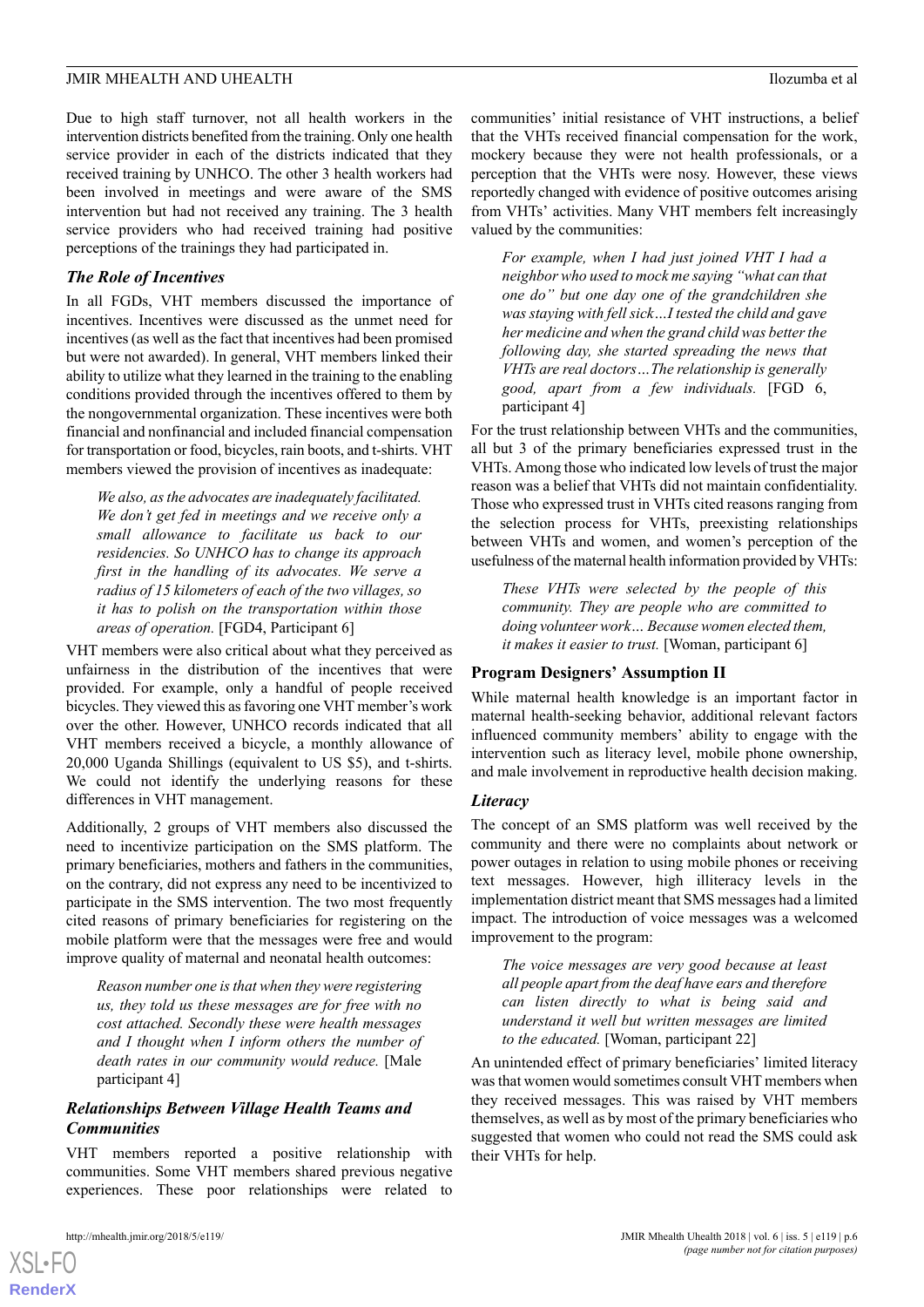# *Mobile Phone Ownership*

For an SMS intervention that does not distribute free mobile phones to have the intended impact, it was essential that the intended message recipients already possessed mobile phones. However, about half of the study respondents indicated that they or their spouses did not possess personal mobile phones. Of the participants who indicated that they or their wives owned a personal mobile phone, low mobile literacy among women was a frequently cited problem. Low mobile phone ownership and literacy among women meant that the messages had to be received on their husband's, neighbor's, or a friend's mobile phone. When men received the messages, there was an unintended positive outcome of men getting more involved in maternal health care:

*Since in most homes it is the men who have phones, these messages used to come directly to them and in the long run it has also improved male involvement in maternal health issues.* [FGD6, participant 3]

# *Male Involvement in Reproductive Health Decision Making*

Participants defined male involvement as men having knowledge about required maternal health behavior and taking an active role in their pregnant spouse's health seeking. This included attending ANC visits, getting tested for HIV and other sexually transmitted infections, as well as supporting their partners in their decision to seek care.

Although men could be and were registered on the SMS platform as primary beneficiaries, they were not the intended target group. However, study participants frequently discussed the importance of male involvement in reproductive health-seeking behaviors, and husbands were often mentioned in the interviews as the decision makers. Husbands' objections to HIV testing, family planning, and facility delivery were frequently cited as potential barriers to women's ability to seek reproductive services at health facilities:

*I have an example, a woman had not attended any antenatal services by the time she was seven months pregnant. When I asked her why she was not going to the hospital, she said her husband had not given her permission to go to the hospital and (there was) no transportation money* [FGD 3, participant 5]

Most of the participants—primary beneficiaries, VHT members, and health service providers—acknowledged that it was important for a woman to have an input in her health care decision making and that maternal health decisions should be made jointly. The majority of the men interviewed indicated that they had now started taking joint health decisions with their wives and were more involved in her maternal health. There was a general consensus that overall the situation had improved since men started receiving the SMS messages.

# **Program Designers' Assumption III**

Results showed indications of improved accountability in client-provider relationship and increased positive experiences of primary beneficiaries at the health centers. However, our results highlighted significant individual and health barriers that influenced participants' experiences at health centers.

# *Individual-Level Factors*

In this study, individual factors identified were knowledge of sexual and reproductive rights and responsibilities, and the relationships between primary beneficiaries and health service providers.

# *Knowledge of Sexual and Reproductive Rights and Responsibilities*

Client's knowledge of their rights and responsibilities included the right to know the medical professionals' name, the results from the medical checkup, and to get proper prescription of medicine. Responsibilities included, following the health providers' instructions and taking medication as directed. Program developers expected that this knowledge of rights would influence relationships between service providers and their clients. All VHT members and primary beneficiaries interviewed could name at least one health right and responsibility, and they attributed this knowledge to their training or receipt of SMS messages. VHT members and health service providers shared that when women knew their health rights and responsibilities, it reduced their workload and improved their ability to provide care. VHT members also emphasized that this knowledge had helped improve the relationship between health service providers and clients:

*Having knowledge about patients' health rights has helped us to bridge the gap between the health professions and the community members because everyone is aware of what they must do…* [FGD6, participant 8]

Primary beneficiaries agreed that the text messages had improved their knowledge about rights and responsibilities and empowered them to demand answers and appropriate treatment from the health professionals. Although VHTs and health service providers shared multiple anecdotal stories of their community members demanding treatment and actions from health service providers based on their knowledge, only one participant shared an example of actively demanding her rights when a health service provider attempted to treat her poorly.

# *Relationships Between Primary Beneficiaries and Health Service Providers*

Despite the increase in the knowledge on health rights and responsibilities, in all interviews with VHTs, there were reports of poor treatment of clients by health service providers. However, in all but one of the intervention districts, the situation was reported to have improved considerably during the intervention period. Reasons for this improvement varied, but overall the consensus was that training of health professionals and informing primary beneficiaries of their health rights and responsibilities through the SMS platform contributed to better treatment of clients:

*There is a large difference because those who are registered [on the SMS platform] are no longer afraid to come to the hospitals but some of the people who*

 $XS$  $\cdot$ FC **[RenderX](http://www.renderx.com/)**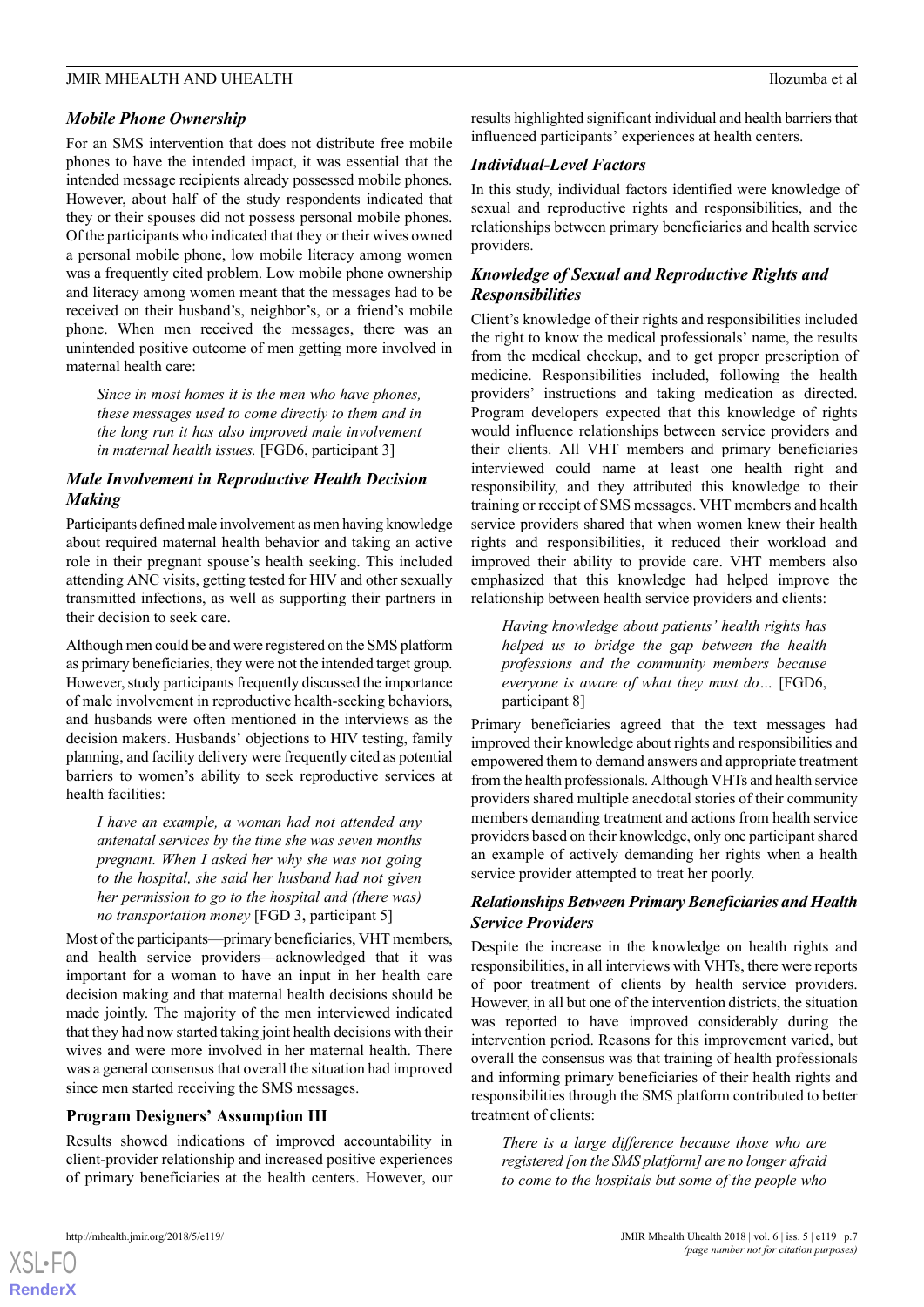# *are not registered have a negative attitude towards hospitals.* [FGD 4, participant 2]

Responses from primary beneficiaries were similar to those of the VHTs. There were multiple accounts of past experiences with unpleasant or harsh health professionals. Although most participants reported improved treatment of clients, a few respondents from one district discussed the continued presence of disrespectful care from health service providers; this included speaking to pregnant women sarcastically or ignoring them.

# *At the Level of the Health System*

Relevant factors that were classified at the level of the health system were related to the integration of levels of care and existing barriers to accessing care

# *Contributed to Better Integration of Levels of Care*

The intervention contributed to improved referral. Primary beneficiaries in the intervention districts received their maternal health care from 2 levels of service providers: VHTs and health service providers (nurses, midwives, medical doctors). For participants to have positive experiences of maternal health services, the integration of these 2 levels was important. Overall primary beneficiaries, VHTs, and health service providers judged the working relationship between VHTs and health service providers positively. VHT members shared that health workers treated them as colleagues, respected their input, and worked well with them. Program beneficiaries echoed the positive collaboration between VHTs and health service providers to achieve the mutual objective of improved maternal health service delivery. The beneficiaries' experiences were related to observing the daily interactions between VHTs and health service providers; the perception that VHTs brought health education to communities on behalf of health service providers and finally, the understanding that VHTs reduced the work load of health service providers. For example, when VHTs thought that a woman needed professional medical care, they issued referral forms. Women in possession of these forms experienced that health service providers promptly addressed their cases. More effective referral systems can be considered indicative of improved health service delivery:

*They treat her well and work with her very quickly once they have seen the referral from the VHT. The people who come with these referral forms don't even wait in the line. They are worked upon as soon as they reach the hospital.* [Woman, participant 10]

# *Barriers to Accessing Care*

Participants also highlighted other system-level factors that influenced their overall health service experience. These included difficulties in reaching health facilities due to

transportation issues and referrals to far-away district hospitals. Although UNHCO provided "mama kits" that contained required items such as bandages and clothing, this was not standard practice for every patient, and many respondents reported insufficient funds to purchase the required items (bandages and clothing) as a barrier to access care. Women shared their view that an inability to purchase these items could result in harsh words or treatment from health workers and could discourage women from seeking care. In addition, problems at the health facility, such as drug supply stock outs, lack of ambulances, staff shortage, and poorly maintained or no equipment, negatively affected experiences of maternal health seeking. The SMS intervention was not geared at fixing these health systems–related issues, but they arose consistently in interviews with all study participants as significant barriers in accessing care and their experiences of care received at health facilities.

# *Discussion*

# **Principal Findings**

The overall goal of the maternal SMS platform was to create an intervention in line with national health policies to improve demand and utilization of maternal health services at the community level. This paper sought to provide an additional understanding of the program outcomes by analyzing the fit between 3 implicit assumptions of a maternal SMS intervention and perceptions of program participants, including primary beneficiaries, VHTs, and health service providers. In our study, program developers' assumptions were partially supported; however, relevant mechanisms, facilitators, and barriers related to the program outcomes were identified. These are presented in [Figure 2](#page-8-0) and discussed further within this section.

Program developers assumed that training of VHTs would result in motivated VHTs who engaged with the mHealth platform. Our study found that while training was important to ensure that VHTs had the necessary knowledge, other incentives were also very relevant. VHT members discussed the importance of receiving the promised incentives and the desire for additional incentives. Previous research on the importance of incentives for community health workers (CHWs), which VHTs are classified as, have shown that when CHW perceive their incentives as not commensurate to their efforts or when the incentives are not delivered consistently, motivation is negatively affected  $[14,15]$  $[14,15]$  $[14,15]$  $[14,15]$ . Despite the sustained conversation around incentives, the impact of remuneration in mHealth interventions generally focuses on the need of funds for airtime or data purchases on mobile phones [\[16](#page-10-12),[17\]](#page-10-13). It must be noted that UNHCO's incentive delivery records and the report of VHTs were misaligned, but this could not be further explored in this study.

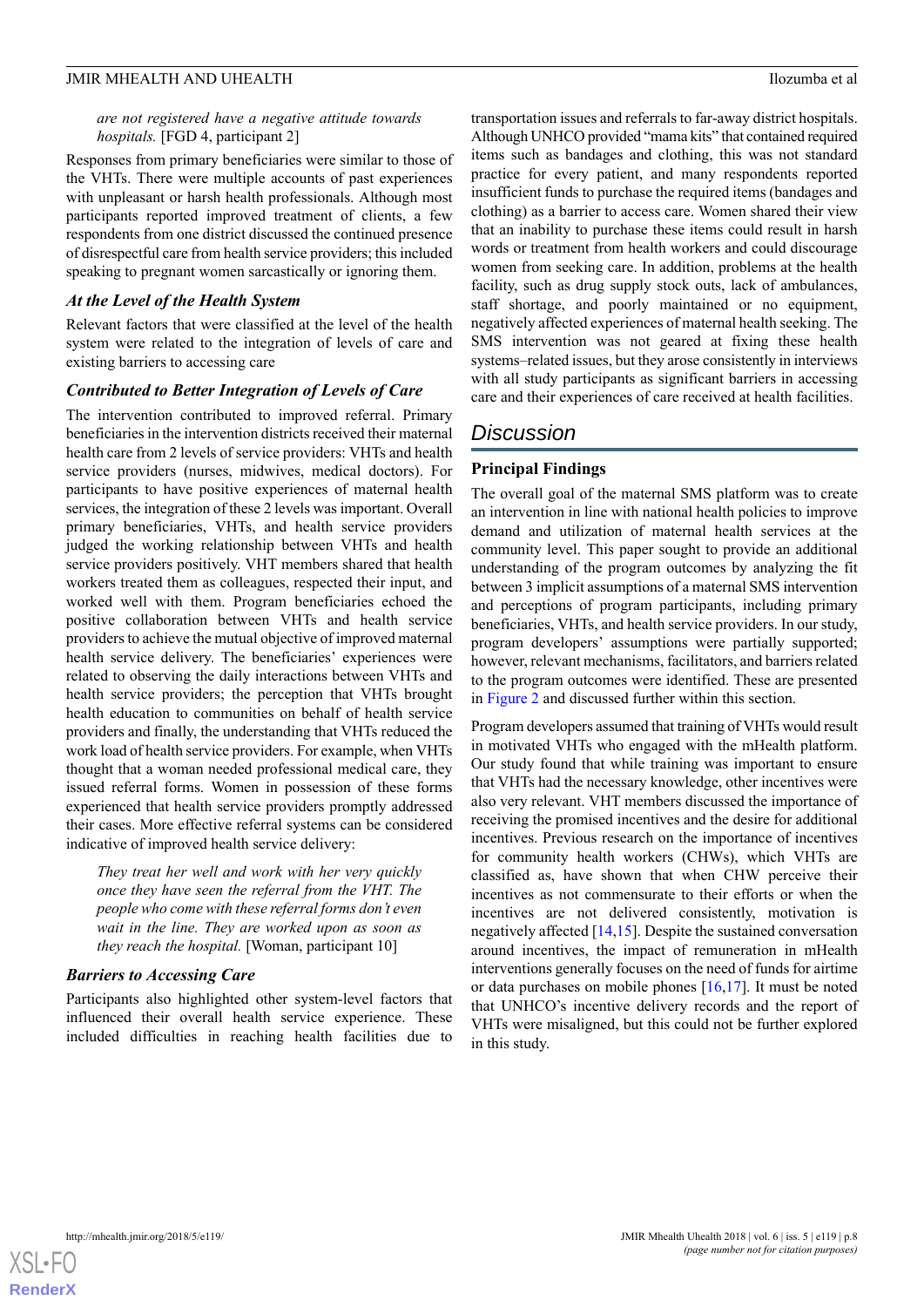<span id="page-8-0"></span>Figure 2. Revised theory of change. SMS: short message service; VHTs: village health teams.

# Program designers' assumption I When VHTs with limited mobile

Assumptions

literacy receive training on maternal health and SMS utilization, they are motivated to actively recruit community members onto the SMS platform. Due to VHTs positioning within communities and their existing relationships with community members, they will be able to engage with community members and enroll them on the SMS platform

# .<br>Program designers' assumption Ii

When pregnant women who underutilize maternal health facilities due to poor maternal health knowledge are recruited on to the mHealth platform, the SMS messages will lead to an increase in knowledge and consequently an increase in their utilization of maternal health services

# Program designers' assumption Il

Pregnant women and trained health service providers' knowledge of maternal health rights and responsibilities would lead to improved accountability in patientprovider relationship and positive experiences of health service centers. These positive experiences will in turn influence pregnant women's continued use of maternal health services

Results

Training was beneficial in addressing issues of mobile illiteracy and lack of maternal health knowledge among VHTS. However, motivation to recruit community members unto the SMS platform was related with factors beyond training such as the receipt of incentives.

Perceptions of training

Timing, frequency and

consistency of training

Relationship between VHTs

Incentives

and communities

The SMS platform was valuable to increase knowledge and ultimately utilization of maternal health services among women who were unable to read the SMS messages or did not own mobile phones. In addition women's reproductive health decision making powers were also directly related to their utilization of maternal health corvices

actors of Influence

- · Literacy
- Mobile Literacy
- · Mobile phone ownership
- Male involvement  $\blacksquare$
- Targeted SMS messages
- · Maternal health decision making

Individual and health system level factors influenced continued utilization of maternal health services and health system factor levels. Individual factors such as knowledge of maternal health rights and knowledge could be influenced by the SMS interventions. However, health system factors such as the availability of equipment, drugs. and staff are required to adequately provide care.

- Maternal and patient health right knowledge
- Relationship between primary beneficiaries and health professionals
- · Disrespectful care
- · Integration of levels of care
- Difficulties in reaching health facilities
- Poorly equipped health centers
- · Insufficient funds to purchase the required items
- Drug supply stock outs at the heath facility
- Staff shortage and high staff turnover

In the program designers' first assumption, VHTs by virtue of the training received and their position in the communities would be able to recruit primary beneficiaries onto the SMS platform. Our results highlight that the relationship between VHTs and community members is influenced by various factors. This

[XSL](http://www.w3.org/Style/XSL)•FO **[RenderX](http://www.renderx.com/)**

included previously researched factors, such as the selection process of VHTs, community members' trust in VHTs, and community members' perception of the suitability of selected VHTs to provide services [[18\]](#page-10-14). Consistent with findings by Musinguzi (2017), participants in our study, including VHTs,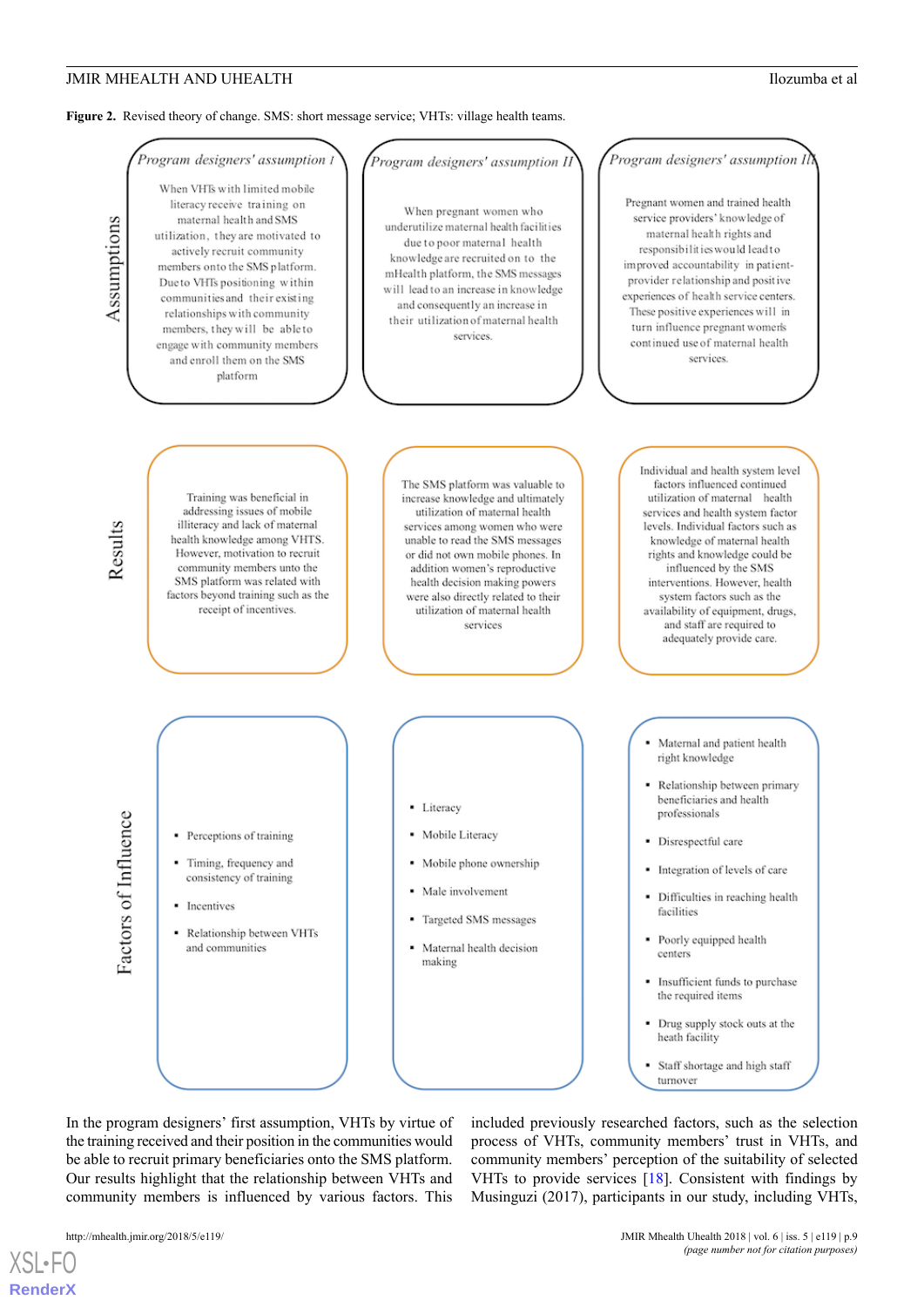had past negative experiences with health professionals [[15\]](#page-10-11). However, these experiences decreased during intervention implementation and contributed to a joint approach to providing health services; VHT members expressed that they felt the health service providers appreciated their work. Despite the intricacies of the relationship between VHTs and community members, our results did not indicate that there were any existing problems, which influenced the overall enrollment onto the SMS platform.

The second assumption—women's health-seeking behavior would improve based on information received from the SMS platform—was inconclusive due to contextual factors beyond maternal health knowledge that influenced women's health-seeking behavior. The 3 critical barriers observed were low literacy, the gender differential in mobile phone ownership, and males as decision makers in matters related to reproductive health. The effects of low literacy levels, including mobile literacy, have been highlighted as a limitation of program outcomes for health workers and patients in Uganda and similar countries [[19,](#page-11-0)[20](#page-11-1)[,4\]](#page-10-2). UNHCO recognized low literacy level as a barrier and modified the platform to include voice messages, which primary beneficiaries and VHTs reported to be beneficial. However, the issues of male mobile phone ownership could not be addressed directly in this intervention. The intervention was modified to allow husbands to receive the text messages, but as they were not the intended targets, the messages were not tailored for them. However, the inclusion of men on the SMS platform had the unintended positive effect of improving male involvement in maternal health decision making. Given the higher levels of mobile phone ownership by men and the common role of men as decision makers in the intervention districts, these could be significant in understanding why ANC attendance and facility delivery increased, although the program designers' expectations were not met.

Finally, the third assumption explored the idea that an increase in knowledge of maternal health rights and responsibilities would lead to improved accountability in client-provider relationship and consequently positive experiences of health service centers and continued utilization of these services. However, the interviews revealed that while this knowledge was helpful and did lead to some improvements in experiences, other health system factors still negatively influenced health service experiences and continued utilization of services. These factors included accounts of mistreatment of pregnant women, payment of bribes, insults to women, and harsh treatment by health professionals—factors which were also found in previous research [\[21](#page-11-2),[22\]](#page-11-3). This lack of change could, in part, be ascribed to the high turnover of health service providers, which meant that a limited number (35%) of the staff in the intervention districts had actually received training on maternal rights and responsibilities. There were also issues around the availability of equipment and drugs that meant that services, which were meant to be fee exempted, still had costs. These findings indicate that while the cooperation between health service providers, VHTS, and primary beneficiaries improved, barriers to seeking care still exist and these could have impacted the intervention outcomes.

# **Limitations**

The main limitation of this study is that while this intervention assessed perceptions of VHTs and primary beneficiaries of the SMS platform, UNHCO had other ongoing programs in the same sites. Some of these were specifically related to maternal health accountability, such as the installation of suggestion boxes at health facilities and the training of maternal and perinatal death review committees. Furthermore, the health facilities had to close down due to theft and reopened after renovations. The multiplicity of interventions as well as the time elapsed (retrospective design) since the end of the intervention might have affected the recall of participants. To address this, participants were consistently probed and asked follow-up questions to ensure that they were referring to the SMS intervention. Another possible limitation arises from the decision to utilize health centers as the recruitment location of female primary beneficiaries. This might mean that our respondents are a select subgroup who actively utilize health services. However, recent statistics report high attendance of at least one ANC and high uptake of infant vaccination [[23\]](#page-11-4). Thus, clients at health center during routine clinic hours were likely to represent a spectrum of health-seeking behaviors such as those found in the general population. In addition, within our sample, we conducted interviews until no new information emerged, ensuring that data saturation was reached. As with all research that relies on self-reported data, there was a risk that participants gave socially desirable answers. We attempted to minimize this risk by reassuring participants that all the information they provided would be kept confidential. We also ensured that no staff member of the UNHCO team or health center was within the vicinity when the interviews took place. Finally, we were unable to test the assumptions raised in this study as we focused more on understanding how the assumptions played out during intervention implementation. This could be an interesting starting point for future research. For example, future research could involve systematically assessing the relationship between VHTs and their community members and the effect of this on intervention outcomes.

# **Conclusions**

In reflecting on the role of SMS messaging as a tool to achieving maternal health outcomes, some key messages emerged. The utilization of a program theory allows for the unpacking and testing of intervention designers' assumptions. Our results highlight the importance of using program theory to highlight the need to address the broader contextual factors that could limit the achievement of their intended mHealth outcomes. In contexts when there are health system barriers, such as informal payments, frequent staff turnover, drug stock outs, and the lack of integration of service platforms, the study shows that program designers could adapt program outcome expectations or modify the intervention to address these system factors. We conclude that SMS interventions such as this could be most effective when incorporated in comprehensive multilevel programs, which address health system barriers and constraints.



 $XS$ -FO **[RenderX](http://www.renderx.com/)**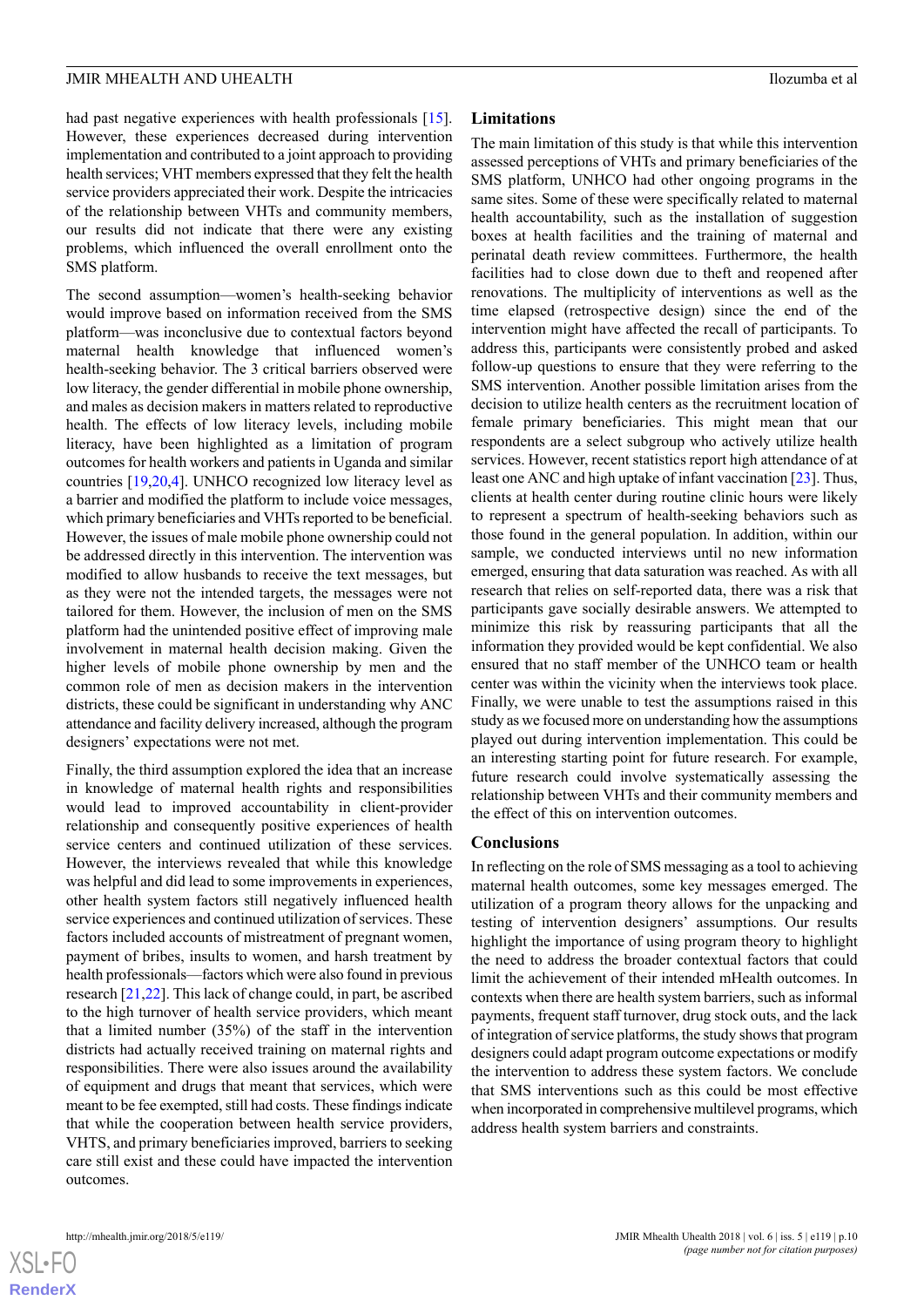# **Acknowledgments**

The authors thank Robinah Kaitiritimba and Esther Nalugya of UNHCO for their collaboration. We also gratefully acknowledge the contributions of all the staff members of UNCHO, Uganda, and all the study participants.

# **Conflicts of Interest**

None declared.

# <span id="page-10-0"></span>**References**

- <span id="page-10-1"></span>1. World Health Organization. 2015. Trends in Maternal Mortality 1990 to 2015: Estimates by WHO: UNICEF, UNFPA, World Bank Group and the United Nations Population Division URL: [http://apps.who.int/iris/bitstream/10665/194254/1/](http://apps.who.int/iris/bitstream/10665/194254/1/9789241565141_eng.pdf) [9789241565141\\_eng.pdf](http://apps.who.int/iris/bitstream/10665/194254/1/9789241565141_eng.pdf) [[WebCite Cache ID 6vRUAElgf\]](http://www.webcitation.org/6vRUAElgf)
- 2. Watterson JL, Walsh J, Madeka I. Using mHealth to improve usage of antenatal care, postnatal care, and immunization: a systematic review of the literature. Biomed Res Int 2015;2015:153402 [[FREE Full text](https://dx.doi.org/10.1155/2015/153402)] [doi: [10.1155/2015/153402](http://dx.doi.org/10.1155/2015/153402)] [Medline: [26380263](http://www.ncbi.nlm.nih.gov/entrez/query.fcgi?cmd=Retrieve&db=PubMed&list_uids=26380263&dopt=Abstract)]
- <span id="page-10-2"></span>3. Goel S, Bhatnagar N, Sharma D, Singh A. Bridging the human resource gap in primary health care delivery systems of developing countries with mHealth: narrative literature review. JMIR Mhealth Uhealth 2013 Dec 03;1(2):e25 [\[FREE Full](http://mhealth.jmir.org/2013/2/e25/) [text\]](http://mhealth.jmir.org/2013/2/e25/) [doi: [10.2196/mhealth.2688\]](http://dx.doi.org/10.2196/mhealth.2688) [Medline: [25099436](http://www.ncbi.nlm.nih.gov/entrez/query.fcgi?cmd=Retrieve&db=PubMed&list_uids=25099436&dopt=Abstract)]
- <span id="page-10-3"></span>4. Kazi AM, Carmichael JL, Hapanna GW, Wangoo PG, Karanja S, Wanyama D, et al. Assessing mobile phone access and perceptions for texting-based mHealth interventions among expectant mothers and child caregivers in remote regions of Northern Kenya: a survey-based descriptive study. JMIR Public Health Surveill 2017 Jan 30;3(1):e5 [[FREE Full text](http://publichealth.jmir.org/2017/1/e5/)] [doi: [10.2196/publichealth.5386\]](http://dx.doi.org/10.2196/publichealth.5386) [Medline: [28137702](http://www.ncbi.nlm.nih.gov/entrez/query.fcgi?cmd=Retrieve&db=PubMed&list_uids=28137702&dopt=Abstract)]
- 5. Chib A, Van Velthoven MH, Car J. mHealth adoption in low-resource environments: a review of the use of mobile healthcare in developing countries. J Health Commun 2015;20(1):4-34. [doi: [10.1080/10810730.2013.864735\]](http://dx.doi.org/10.1080/10810730.2013.864735) [Medline: [24673171](http://www.ncbi.nlm.nih.gov/entrez/query.fcgi?cmd=Retrieve&db=PubMed&list_uids=24673171&dopt=Abstract)]
- 6. Entsieh AA, Emmelin M, Pettersson KO. Learning the ABCs of pregnancy and newborn care through mobile technology. Glob Health Action 2015;8:29340 [\[FREE Full text\]](http://europepmc.org/abstract/MED/26673633) [Medline: [26673633](http://www.ncbi.nlm.nih.gov/entrez/query.fcgi?cmd=Retrieve&db=PubMed&list_uids=26673633&dopt=Abstract)]
- <span id="page-10-6"></span><span id="page-10-5"></span><span id="page-10-4"></span>7. Sondaal SF, Browne JL, Amoakoh-Coleman M, Borgstein A, Miltenburg AS, Verwijs M, et al. Assessing the effect of mHealth interventions in improving maternal and neonatal care in low- and middle-income countries: a systematic review. PLoS One 2016 Apr 04;11(5):e0154664. [Medline: [27144393](http://www.ncbi.nlm.nih.gov/entrez/query.fcgi?cmd=Retrieve&db=PubMed&list_uids=27144393&dopt=Abstract)]
- <span id="page-10-7"></span>8. Pawson R. Evidence-Based Policy: A Realist Perspective. Thousand Oaks, California: SAGE Publications Ltd; 2006.
- 9. Pawson R, Tilley N. Realistic Evaluation. Thousand Oaks, California: SAGE Publications; 1997.
- 10. Patton MQ. Qualitative Research and Evaluation Methods. Thousand Oaks, California: Sage Publications; 2002.
- <span id="page-10-9"></span><span id="page-10-8"></span>11. Gourlay A, Mshana G, Birdthistle I, Bulugu G, Zaba B, Urassa M. Using vignettes in qualitative research to explore barriers and facilitating factors to the uptake of prevention of mother-to-child transmission services in rural Tanzania: a critical analysis. BMC Med Res Methodol 2014 Feb 11;14(3):21-62 [\[FREE Full text](https://bmcmedresmethodol.biomedcentral.com/articles/10.1186/1471-2288-14-21)] [doi: [10.1186/1471-2288-14-21\]](http://dx.doi.org/10.1186/1471-2288-14-21) [Medline: [24512206](http://www.ncbi.nlm.nih.gov/entrez/query.fcgi?cmd=Retrieve&db=PubMed&list_uids=24512206&dopt=Abstract)]
- <span id="page-10-10"></span>12. Miles MB, Huberman AM, Saldaña J. Qualitative Data Analysis: A Methods Sourcebook Third Edition. Los Angeles,CA: Sage Publications; 2013:1452257876.
- <span id="page-10-11"></span>13. Singh D, Negin J, Otim M, Orach CG, Cumming R. The effect of payment and incentives on motivation and focus of community health workers: five case studies from low- and middle-income countries. Hum Resour Health 2015 Jul 14;13:58 [[FREE Full text](https://human-resources-health.biomedcentral.com/articles/10.1186/s12960-015-0051-1)] [doi: [10.1186/s12960-015-0051-1](http://dx.doi.org/10.1186/s12960-015-0051-1)] [Medline: [26169179](http://www.ncbi.nlm.nih.gov/entrez/query.fcgi?cmd=Retrieve&db=PubMed&list_uids=26169179&dopt=Abstract)]
- <span id="page-10-12"></span>14. Musinguzi LK, Turinawe EB, Rwemisisi JT, De Vries DH, Mafigiri DK, Muhangi D, et al. Linking communities to formal health care providers through village health teams in rural Uganda: lessons from linking social capital. Hum Resour Health 2017 Jan 11;15(1):4 [\[FREE Full text\]](https://human-resources-health.biomedcentral.com/articles/10.1186/s12960-016-0177-9) [doi: [10.1186/s12960-016-0177-9\]](http://dx.doi.org/10.1186/s12960-016-0177-9) [Medline: [28077148\]](http://www.ncbi.nlm.nih.gov/entrez/query.fcgi?cmd=Retrieve&db=PubMed&list_uids=28077148&dopt=Abstract)
- <span id="page-10-13"></span>15. Medhanyie AA, Little A, Yebyo H, Spigt M, Tadesse K, Blanco R, et al. Health workers' experiences, barriers, preferences and motivating factors in using mHealth forms in Ethiopia. Hum Resour Health 2015 Jan 15;13:2 [\[FREE Full text\]](https://human-resources-health.biomedcentral.com/articles/10.1186/1478-4491-13-2) [doi: [10.1186/1478-4491-13-2](http://dx.doi.org/10.1186/1478-4491-13-2)] [Medline: [25588973](http://www.ncbi.nlm.nih.gov/entrez/query.fcgi?cmd=Retrieve&db=PubMed&list_uids=25588973&dopt=Abstract)]
- <span id="page-10-14"></span>16. Turinawe EB, Rwemisisi JT, Musinguzi LK, de Groot M, Muhangi D, de Vries DH, et al. Selection and performance of village health teams (VHTs) in Uganda: lessons from the natural helper model of health promotion. Hum Resour Health 2015 Sep 07;13:73 [[FREE Full text](https://human-resources-health.biomedcentral.com/articles/10.1186/s12960-015-0074-7)] [doi: [10.1186/s12960-015-0074-7](http://dx.doi.org/10.1186/s12960-015-0074-7)] [Medline: [26346431](http://www.ncbi.nlm.nih.gov/entrez/query.fcgi?cmd=Retrieve&db=PubMed&list_uids=26346431&dopt=Abstract)]
- 17. Blumenstock J, Eagle N. Mobile Divides: Gender, socioeconomic status, and mobile phone use in Rwanda. 2010 Presented at: The 4th IEEE/ACM International Conference on Information and Communication Technologies and Development; 2010; Atlanta, Georgia URL: [http://www.jblumenstock.com/files/papers/jblumenstock\\_ictd2010.pdf](http://www.jblumenstock.com/files/papers/jblumenstock_ictd2010.pdf)
- 18. Chib A, Wilkin H, Ling LX, Hoefman B, Van Biejma H. You have an important message! Evaluating the effectiveness of a text message HIV/AIDS campaign in Northwest Uganda. J Health Commun 2012;17 Suppl 1:146-157. [doi: [10.1080/10810730.2011.649104](http://dx.doi.org/10.1080/10810730.2011.649104)] [Medline: [22548607](http://www.ncbi.nlm.nih.gov/entrez/query.fcgi?cmd=Retrieve&db=PubMed&list_uids=22548607&dopt=Abstract)]

[XSL](http://www.w3.org/Style/XSL)•FO **[RenderX](http://www.renderx.com/)**